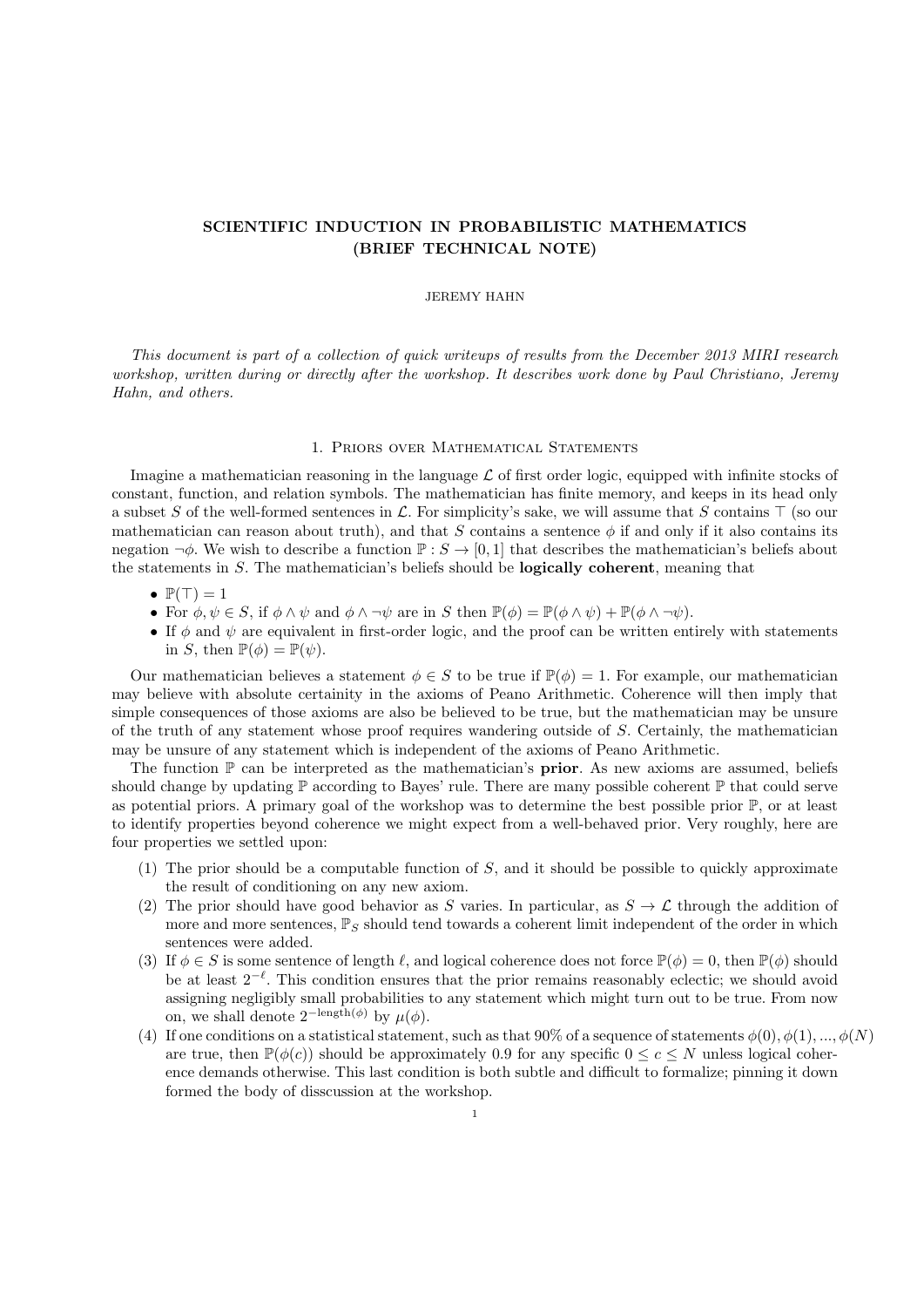### 2 JEREMY HAHN

## 2. Past Work on Logical Priors and the Failure of Property (4)

Abram Demski [REF] and Marcus Hutter [REF] have both proposed coherent priors P. From our point of view, Demski's proposal is closest to satisfactory. Though he phrases his proposal only in the case  $S = \mathcal{L}$ , it is clear how to adapt his proposal to arbitrary S. In any case, the proposal is to follow the following process:

- Choose a random sentence from S, with the probability that  $\phi$  is chosen proportional to  $\mu(\phi)$  =  $2^{-\operatorname{length}(\phi)}$ .
- Repeat the previous step indefinitely, with the caveat that no sentence should be chosen that contradicts the previously chosen sentences or logically follows from the previously chosen sentences. Halt if there are no longer any sentences to choose from.

Demski then declares  $\mathbb{P}(\phi)$  to be the probability that  $\phi$  is labeled true by the above random process. Demski's proposed prior manifestly satisfies properties (2) and (3) from the previous section. Though it is feasible to compute the P arising from Demski's scheme, it would seem difficult to do so quickly; it is also particularly unclear how one might rapidly perform approximate Baysian updates. More subtly, however, Demski's scheme does not seem to satisfy the desired property (4), a point first raised by Paul Christiano.

An example may serve to clarify the point. Let  $\phi(x)$  denote a generic function symbol, so that  $\phi(0), \phi(1), \phi(2), ...$ are independent atomic propositions logically unconstrained by any axioms. If we use a notion of length such that  $\mu(\psi) = \mu(\neg \psi)$  for every  $\psi \in S$ , then for each n Demski's process is as likely to choose  $\phi(n)$  as  $\neg \phi(n)$ . In other words, in Demski's prior  $\mathbb{P}(\phi(n)) = 1/2$  for each n. Suppose, however, that we condition on the statement that exactly 90% of  $\phi(1), \phi(2), ..., \phi(10^{100})$  are true. In this case, Demski's scheme will flip fair coins when assigning truth values to about the first  $2 \cdot 10^{99} \phi(i)$  it encounters, at which point it will notice that it must declare the remaining  $8.10^{99} \phi(i)$  true. If Demski's scheme were encountering its first  $2.10^{99} \phi(i)$ uniformly amongst  $\phi(0), ..., \phi(10^{100})$ , it would properly assign each  $\phi(i)$  a probability of 0.9. Unfortunately, Demski's scheme does not uniformly encounter the  $\phi(i)$ , but rather is much more likely to encounter the  $\phi(i)$ with larger  $\mu$  first. In particular, even after conditioning on our statistical statement,  $\mathbb{P}(\phi(0)) \approx 0.5$ . Perhaps even more strangely, one could consider a number such as

$$
c = \lfloor 7^{7^{7}} \cdot \pi \rfloor \; (\text{mod } 10^{100}).
$$

Since c admits a relatively short description compared to a random element of  $0, 1, ..., 10^{100}$ , we can say that  $\phi(c) \approx 0.5$ . In other words, one can say that Demski's scheme is extremely confident that short statements are counterexamples to broad statistical statistical trends, even in the case that those simple statements are logically unrelated to anything else in the system. This seems like undesired behavior.

#### 3. Some ideas for solutions

At the workshop, after pinning down the above example of undesired behaiviour we turned to other proposals for priors. None of the ideas presented are in a polished enough form to be considered a complete proposal, but we are very happy with the progress that was made. I will list a few of the most promising ideas below:

• Paul Christiano proposed that, from the perspective of computability, it might be best to describe a prior P as maximizing an entropy-like function. For example, a naive implementation of this idea would set the prior to be the coherent  $\mathbb P$  maximizing

$$
\sum_{\phi \in S} \mu(\phi) \, \mathbb{P}(\phi) \log(\mathbb{P}(\phi)).
$$

• The most promising idea for solving (4) is to condition on sentences not of the form '90% of the  $\phi(i)$  are true,' but rather of the form 'A random  $\phi(i)$  chosen according to  $\mu$  is true with probability 90%.' The difficulty with this approach is that  $\mu$  is not accessible within the language itself. It seems possible, by adding new symbols to the language and adding to the definition of coherence, to essentially internalize  $\mu$ .